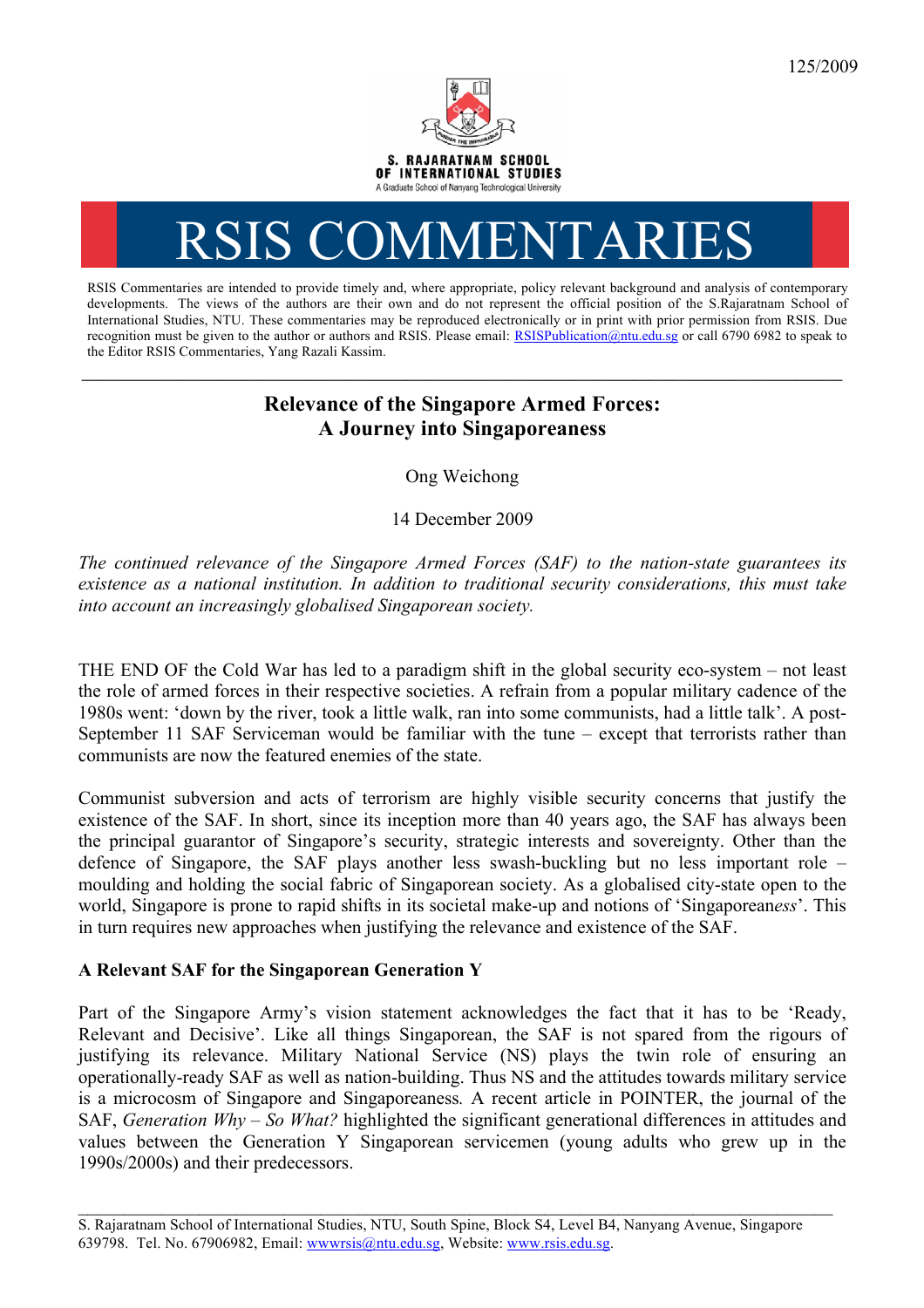As hinted in the article's title, Generation Y servicemen are intuitively prone to asking why and seeking the rationale behind decisions. The intrepid article also noted that the idea of contractual obligation to the state in the form of long-term bonds is an anathema to many a Generation Y regular serviceman. What the article did not sufficiently address is - has the definition of traditional military core values such as honour, pride, duty and loyalty to country - and most importantly notions of Singaporeaness evolved into vastly different creatures for Generation Y servicemen? If so, should SAF policy in recruitment and career management reflect those changes in core values?

The SAF must be able to convince its Generation Y servicemen -- both professional and citizen -- of the relevance of military service. In the market for talent, the SAF faces tough competition not only from the private sector but also prestigious overseas universities that offer bond-free scholarships. The guarantee of an 'iron rice bowl' is no longer sufficient to induce the best and brightest Singaporeans into a professional military career. The danger here is that to a Generation Y Singaporean with more flexible options for self-advancement, a SAF career might be dismissed as an 'irrelevant' consideration.

### **A Reflection of Singaporean Identity**

Jean-Jacques Rousseau once asked: "How can they love it, if their native land means no more to them than it does to foreigners, and if what it does for them is only what cannot be refused to anyone?" Perceptions of 'NS for Singaporeans, jobs for foreigners' is a well-articulated concern of Generation Y Singaporeans on youtube, online blogs and social networking sites. Unlike their predecessors, many Generation Y Singaporeans have the ability to vote with their feet. Hence, the raison d'être of the SAF and NS cannot be taken for granted. Will young Singaporeans of today and beyond continue to perceive the SAF and NS as relevant national and social institutions?

This question is further compounded by the dwindling pool of citizens fit for military service. Citizens currently account for 65% of Singapore's resident population and the low replacement rate of its citizens (1.08 in 2008 – the third lowest in the world) is a strategic reality that will impact the make-up of the SAF. The conscription of female citizens alongside their male counterparts and the recruitment of non-citizens as career soldiers are issues that cannot be dismissed lightly in the near future.

The United Kingdom, the United States, Israel, Spain and France are well-known examples of countries that actively recruit non-citizens as professional soldiers. Despite advances in military automation technologies, militaries do need a certain level of critical mass to sustain their operational readiness. This, coupled with the need to integrate recent immigrants into the fabric of Singaporean society, favours the consideration of embracing non-citizen career soldiers into the SAF's ranks.

#### **Citizenship and Identity**

The attainment of citizenship is not the same as acquisition of an identity. The identification of recent citizens with their new domicile is very much a product of social interaction. At Singapore Day London 2009, the crew of the mrbrown show presented a comedy skit in which a mainland Chineseaccented NS recruit failed to grasp the local Singaporean lingo. The 'us' and 'them' perceptions are there, but bonds forged in a foxhole can transcend those differences. Thus, military service provides a platform from which the socialisation of recent citizens and building of national cohesion can take place.

In order for the SAF to remain relevant and attract the very best, it must adopt a policy that appeals to the aspirations of its future leaders. Demographic and value shifts in Singaporean society are issues that cannot be ignored. That said, a nation's security is a matter of national survival and soldiering is more than just a job. Of all the SAF's seven core values, 'loyalty to country' must continue to be of